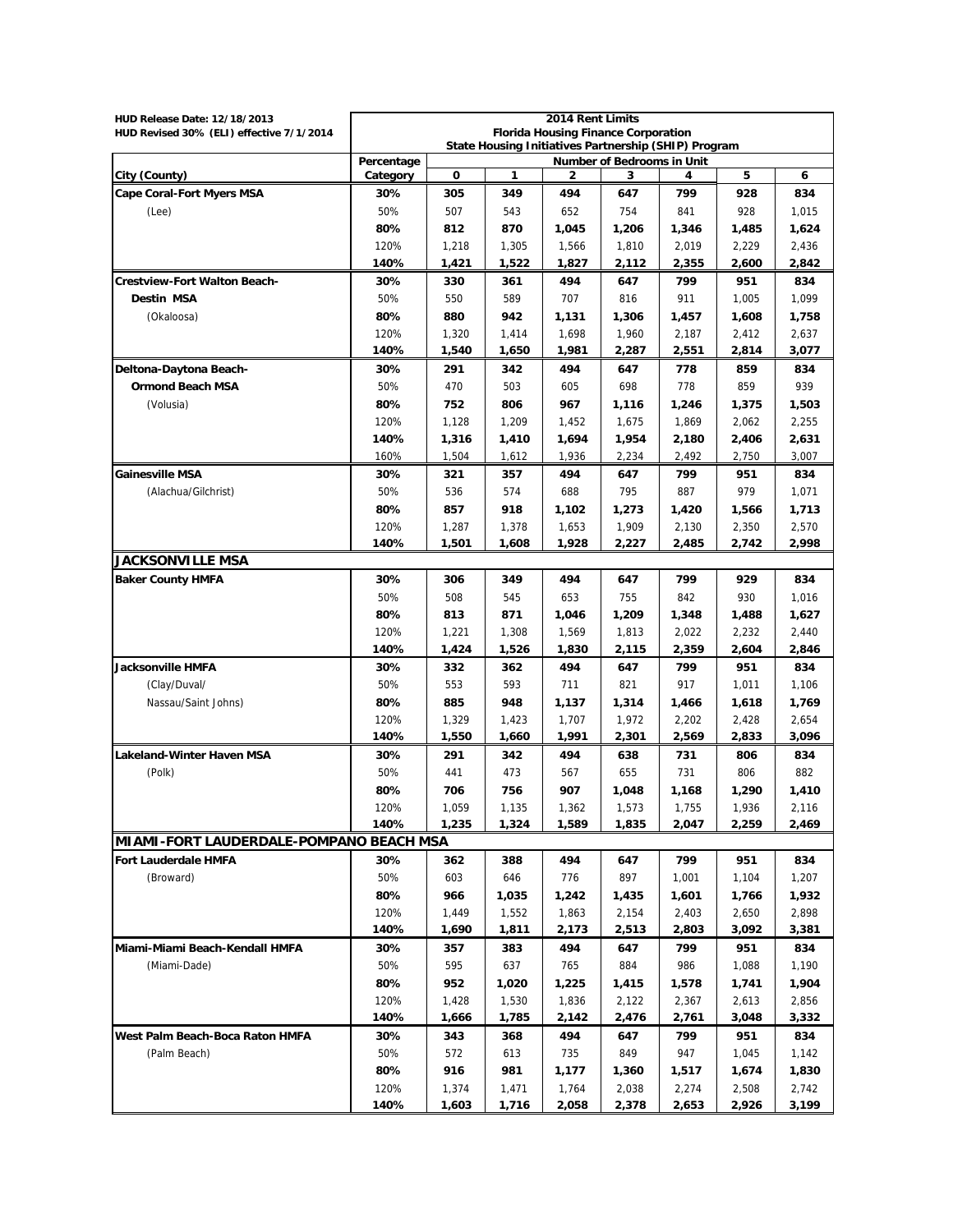| <b>HUD Release Date: 12/18/2013</b>      |                                                                                    |             |       | 2014 Rent Limits |       |       |       |       |  |  |
|------------------------------------------|------------------------------------------------------------------------------------|-------------|-------|------------------|-------|-------|-------|-------|--|--|
| HUD Revised 30% (ELI) effective 7/1/2014 | <b>Florida Housing Finance Corporation</b>                                         |             |       |                  |       |       |       |       |  |  |
|                                          | State Housing Initiatives Partnership (SHIP) Program<br>Number of Bedrooms in Unit |             |       |                  |       |       |       |       |  |  |
| City (County)                            | Percentage<br>Category                                                             | $\mathbf 0$ | 1     | 2                | 3     |       | 5     | 6     |  |  |
| <b>Naples-Marco Island MSA</b>           | 30%                                                                                | 346         | 370   | 494              | 647   | 799   | 951   | 834   |  |  |
| (Collier)                                | 50%                                                                                | 576         | 617   | 741              | 855   | 955   | 1,053 | 1,151 |  |  |
|                                          | 80%                                                                                | 922         | 988   | 1,185            | 1,369 | 1,527 | 1,685 | 1,842 |  |  |
|                                          | 120%                                                                               | 1,383       | 1,482 | 1,779            | 2,053 | 2,292 | 2,527 | 2,763 |  |  |
|                                          | 140%                                                                               | 1,613       | 1,729 | 2,075            | 2,395 | 2,674 | 2.948 | 3,224 |  |  |
| North Port-Bradenton-Sarasota MSA        | 30%                                                                                | 301         | 347   | 494              | 647   | 799   | 917   | 834   |  |  |
| (Manatee/Sarasota)                       | 50%                                                                                | 502         | 538   | 645              | 745   | 831   | 917   | 1,002 |  |  |
|                                          | 80%                                                                                | 802         | 860   | 1,032            | 1,192 | 1,330 | 1,468 | 1,604 |  |  |
|                                          | 120%                                                                               | 1,206       | 1,291 | 1,548            | 1,788 | 1,995 | 2,202 | 2,406 |  |  |
|                                          | 140%                                                                               | 1,407       | 1,506 | 1,806            | 2,086 | 2,327 | 2,569 | 2,807 |  |  |
| <b>Ocala MSA</b>                         | 30%                                                                                | 291         | 342   | 494              | 605   | 675   | 744   | 813   |  |  |
| (Marion)                                 | 50%                                                                                | 407         | 436   | 523              | 605   | 675   | 744   | 813   |  |  |
|                                          | 80%                                                                                | 651         | 698   | 837              | 967   | 1,080 | 1,191 | 1,302 |  |  |
|                                          | 120%                                                                               | 978         | 1,047 | 1,257            | 1,452 | 1,620 | 1.786 | 1,953 |  |  |
|                                          | 140%                                                                               | 1,141       | 1,221 | 1,466            | 1,694 | 1,890 | 2,084 | 2,278 |  |  |
| Orlando-Kissimmee-Sanford MSA            | 30%                                                                                | 301         | 347   | 494              | 647   | 799   | 917   | 834   |  |  |
| (Lake/Orange/                            | 50%                                                                                | 502         | 538   | 645              | 745   | 831   | 917   | 1,002 |  |  |
| Osceola/Seminole)                        | 80%                                                                                | 802         | 860   | 1,032            | 1,192 | 1,330 | 1,468 | 1,604 |  |  |
|                                          | 120%                                                                               | 1,206       | 1,291 | 1,548            | 1,788 | 1,995 | 2,202 | 2,406 |  |  |
|                                          | 140%                                                                               | 1,407       | 1,506 | 1,806            | 2,086 | 2,327 | 2,569 | 2,807 |  |  |
| Palm Bay-Melbourne- Titusville MSA       | 30%                                                                                | 318         | 356   | 494              | 647   | 799   | 951   | 834   |  |  |
| (Brevard)                                | 50%                                                                                | 531         | 569   | 683              | 789   | 881   | 971   | 1,062 |  |  |
|                                          | 80%                                                                                | 850         | 910   | 1,092            | 1,262 | 1,408 | 1,554 | 1,699 |  |  |
|                                          | 120%                                                                               | 1,275       | 1,366 | 1,641            | 1,894 | 2,115 | 2,332 | 2,549 |  |  |
|                                          | 140%                                                                               | 1,487       | 1,594 | 1,914            | 2,210 | 2,467 | 2,721 | 2,974 |  |  |
| <b>Palm Coast MSA</b>                    | 30%                                                                                | 306         | 349   | 494              | 647   | 799   | 931   | 834   |  |  |
| (Flagler)                                | 50%                                                                                | 510         | 546   | 655              | 756   | 845   | 931   | 1,018 |  |  |
|                                          | 80%                                                                                | 815         | 873   | 1,047            | 1,210 | 1,350 | 1,490 | 1,629 |  |  |
|                                          | 120%                                                                               | 1,224       | 1,311 | 1,572            | 1,816 | 2,028 | 2,236 | 2,444 |  |  |
|                                          | 140%                                                                               | 1,428       | 1,529 | 1,834            | 2,119 | 2,366 | 2,609 | 2,851 |  |  |
| Panama City-Lynn Haven-                  | 30%                                                                                | 312         | 352   | 494              | 647   | 799   | 941   | 834   |  |  |
| Panama City Beach MSA                    | 50%                                                                                | 521         | 558   | 670              | 773   | 863   | 952   | 1,041 |  |  |
| (Bay)                                    | 80%                                                                                | 833         | 893   | 1,071            | 1,238 | 1,381 | 1,523 | 1,666 |  |  |
|                                          | 120%                                                                               | 1,251       | 1,339 | 1,608            | 1,857 | 2,073 | 2,286 | 2,499 |  |  |
|                                          | 140%                                                                               | 1,459       | 1,562 | 1,876            | 2,166 | 2,418 | 2,667 | 2,915 |  |  |
| Pensacola-Ferry Pass-Brent MSA           | 30%                                                                                | 306         | 349   | 494              | 647   | 799   | 932   | 834   |  |  |
| (Escambia/Santa Rosa)                    | 50%                                                                                | 511         | 548   | 657              | 759   | 847   | 935   | 1,022 |  |  |
|                                          | 80%                                                                                | 817         | 876   | 1,051            | 1,214 | 1,355 | 1,495 | 1,634 |  |  |
|                                          | 120%                                                                               | 1,227       | 1,315 | 1,578            | 1,822 | 2,034 | 2,244 | 2,452 |  |  |
|                                          | 140%                                                                               | 1,431       | 1,534 | 1,841            | 2,126 | 2,373 | 2,618 | 2,861 |  |  |
| Port Saint Lucie MSA                     | 30%                                                                                | 298         | 346   | 494              | 647   | 799   | 911   | 834   |  |  |
| (Martin/Saint Lucie)                     | 50%                                                                                | 498         | 534   | 641              | 740   | 826   | 911   | 995   |  |  |
|                                          | 80%                                                                                | 796         | 853   | 1,023            | 1,183 | 1,320 | 1,456 | 1,592 |  |  |
|                                          | 120%                                                                               | 1,197       | 1,282 | 1,539            | 1,776 | 1,983 | 2,187 | 2,389 |  |  |
|                                          | 140%                                                                               | 1,396       | 1,496 | 1,795            | 2,072 | 2,313 | 2,551 | 2,788 |  |  |
| Punta Gorda MSA                          | 30%                                                                                | 292         | 342   | 494              | 647   | 799   | 891   | 834   |  |  |
| (Charlotte)                              | 50%                                                                                | 487         | 522   | 627              | 724   | 808   | 891   | 974   |  |  |
|                                          | 80%                                                                                | 780         | 835   | 1,002            | 1,158 | 1,292 | 1,426 | 1,559 |  |  |
|                                          | 120%                                                                               | 1,170       | 1,254 | 1,506            | 1,738 | 1,941 | 2,140 | 2,339 |  |  |
|                                          | 140%                                                                               | 1,365       | 1,463 | 1,757            | 2,028 | 2,264 | 2,497 | 2,729 |  |  |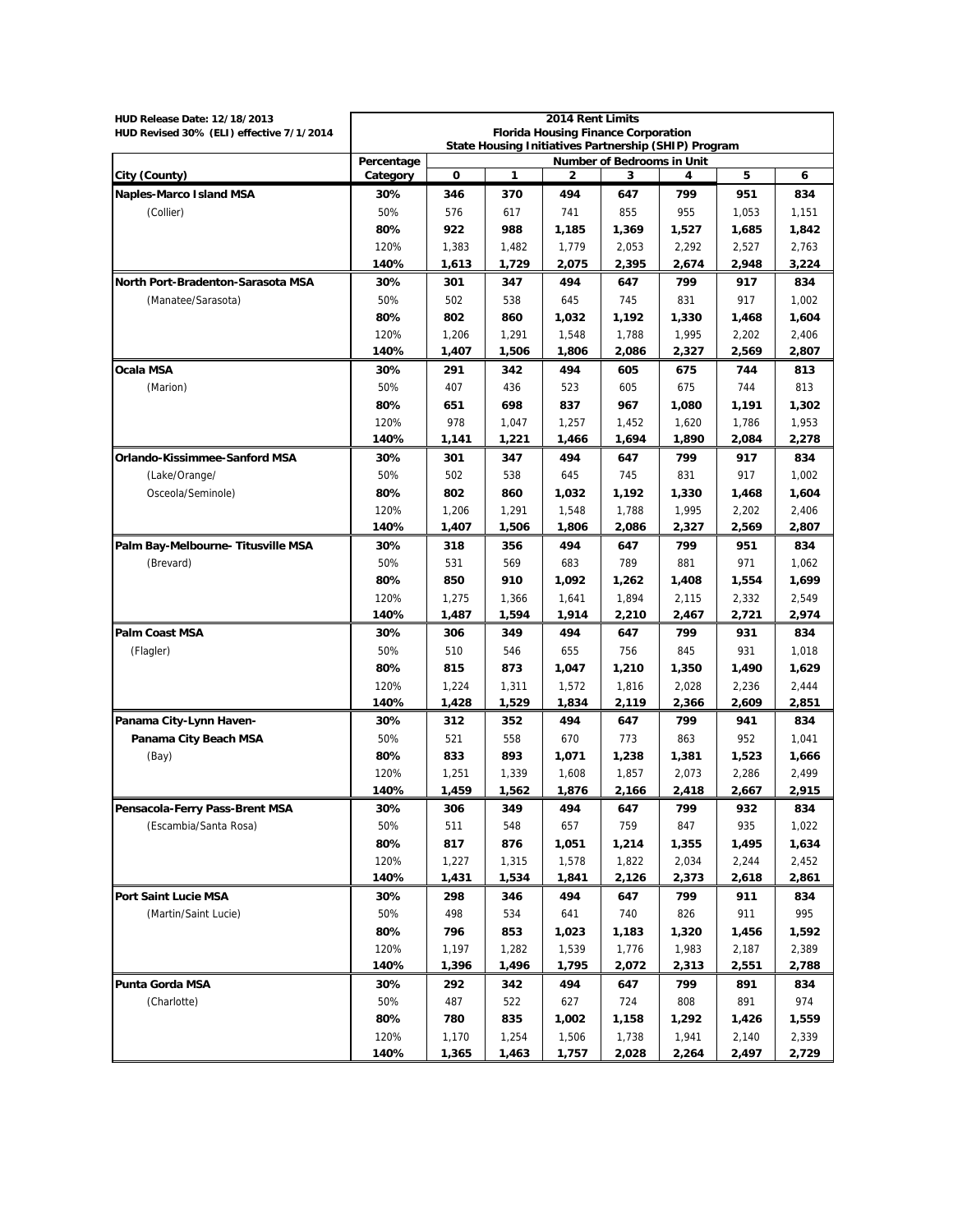| HUD Release Date: 12/18/2013             |                                                                                    |       |       | 2014 Rent Limits                           |       |       |       |       |
|------------------------------------------|------------------------------------------------------------------------------------|-------|-------|--------------------------------------------|-------|-------|-------|-------|
| HUD Revised 30% (ELI) effective 7/1/2014 |                                                                                    |       |       | <b>Florida Housing Finance Corporation</b> |       |       |       |       |
|                                          | State Housing Initiatives Partnership (SHIP) Program<br>Number of Bedrooms in Unit |       |       |                                            |       |       |       |       |
|                                          | Percentage                                                                         |       |       |                                            |       |       |       |       |
| City (County)                            | Category                                                                           | 0     | 1     | 2                                          | 3     | 4     | 5     | 6     |
| Sebastian-Vero Beach MSA                 | 30%                                                                                | 291   | 342   | 494                                        | 647   | 793   | 876   | 834   |
| (Indian River)                           | 50%                                                                                | 478   | 513   | 616                                        | 711   | 793   | 876   | 957   |
|                                          | 80%                                                                                | 766   | 820   | 985                                        | 1,137 | 1,268 | 1,400 | 1,531 |
|                                          | 120%                                                                               | 1,149 | 1,231 | 1,479                                      | 1,707 | 1,905 | 2,103 | 2,297 |
|                                          | 140%                                                                               | 1,340 | 1,436 | 1,725                                      | 1,991 | 2,222 | 2,453 | 2,680 |
| <b>TALLAHASSEE MSA</b>                   |                                                                                    |       |       |                                            |       |       |       |       |
| Tallahassee HMFA                         | 30%                                                                                | 337   | 365   | 494                                        | 647   | 799   | 951   | 834   |
| (Gadsden/Leon/                           | 50%                                                                                | 561   | 601   | 721                                        | 833   | 930   | 1,026 | 1,121 |
| Jefferson)                               | 80%                                                                                | 898   | 962   | 1,155                                      | 1,334 | 1,488 | 1,642 | 1,795 |
|                                          | 120%                                                                               | 1,347 | 1,443 | 1,731                                      | 2,001 | 2,232 | 2,463 | 2,692 |
|                                          | 140%                                                                               | 1,571 | 1,683 | 2,019                                      | 2,334 | 2,604 | 2,873 | 3,140 |
| <b>Wakulla County HMFA</b>               | 30%                                                                                | 351   | 376   | 494                                        | 647   | 799   | 951   | 834   |
|                                          | 50%                                                                                | 585   | 626   | 752                                        | 868   | 968   | 1,069 | 1,169 |
|                                          | 80%                                                                                | 936   | 1,003 | 1,203                                      | 1,390 | 1,551 | 1,711 | 1,870 |
|                                          | 120%                                                                               | 1,404 | 1,504 | 1.806                                      | 2,085 | 2,325 | 2,566 | 2,805 |
|                                          | 140%                                                                               | 1,638 | 1,755 | 2,107                                      | 2,432 | 2,712 | 2,994 | 3,273 |
| Tampa-St.Petersburg-Clearwater MSA       | 30%                                                                                | 301   | 347   | 494                                        | 647   | 799   | 918   | 834   |
| (Hernando/Hillsborough/                  | 50%                                                                                | 502   | 538   | 646                                        | 746   | 832   | 918   | 1,004 |
| Pasco/Pinellas)                          | 80%                                                                                | 803   | 861   | 1,033                                      | 1,193 | 1,331 | 1,469 | 1,606 |
|                                          | 120%                                                                               | 1,206 | 1,293 | 1,551                                      | 1.791 | 1,998 | 2,205 | 2,410 |
|                                          | 140%                                                                               | 1,407 | 1,508 | 1,809                                      | 2,089 | 2,331 | 2,572 | 2,812 |
| <b>Bradford County</b>                   | 30%                                                                                | 291   | 342   | 494                                        | 647   | 753   | 831   | 834   |
|                                          | 50%                                                                                | 455   | 487   | 585                                        | 675   | 753   | 831   | 908   |
|                                          | 80%                                                                                | 726   | 778   | 933                                        | 1,079 | 1,203 | 1,328 | 1,452 |
|                                          | 120%                                                                               | 1,092 | 1,170 | 1,404                                      | 1,620 | 1,809 | 1,995 | 2,179 |
|                                          | 140%                                                                               | 1,274 | 1,365 | 1,638                                      | 1,890 | 2,110 | 2,327 | 2,543 |
| <b>Calhoun County</b>                    | 30%                                                                                | 291   | 342   | 494                                        | 605   | 675   | 744   | 813   |
|                                          | 50%                                                                                | 407   | 436   | 523                                        | 605   | 675   | 744   | 813   |
|                                          | 80%                                                                                | 651   | 698   | 837                                        | 967   | 1,080 | 1,191 | 1,302 |
|                                          | 120%                                                                               | 978   | 1,047 | 1,257                                      | 1,452 | 1,620 | 1,786 | 1,953 |
|                                          | 140%                                                                               | 1,141 | 1,221 | 1,466                                      | 1,694 | 1,890 | 2,084 | 2,278 |
| <b>Citrus County</b>                     | 30%                                                                                | 291   | 342   | 494                                        | 605   | 675   | 744   | 813   |
|                                          | 50%                                                                                | 407   | 436   | 523                                        | 605   | 675   | 744   | 813   |
|                                          | 80%                                                                                | 651   | 698   | 837                                        | 967   | 1,080 | 1,191 | 1,302 |
|                                          | 120%                                                                               | 978   | 1,047 | 1,257                                      | 1,452 | 1,620 | 1,786 | 1,953 |
|                                          | 140%                                                                               | 1,141 | 1,221 | 1,466                                      | 1,694 | 1,890 | 2,084 | 2,278 |
| <b>Columbia County</b>                   | 30%                                                                                | 291   | 342   | 494                                        | 605   | 675   | 744   | 813   |
|                                          | 50%                                                                                | 407   | 436   | 523                                        | 605   | 675   | 744   | 813   |
|                                          | 80%                                                                                | 651   | 698   | 837                                        | 967   | 1,080 | 1,191 | 1,302 |
|                                          | 120%                                                                               | 978   | 1,047 | 1,257                                      | 1,452 | 1,620 | 1,786 | 1,953 |
|                                          | 140%                                                                               | 1,141 | 1,221 | 1,466                                      | 1,694 | 1,890 | 2,084 | 2,278 |
| <b>DeSoto County</b>                     |                                                                                    |       |       |                                            |       |       |       |       |
|                                          | 30%                                                                                | 291   | 342   | 494                                        | 605   | 675   | 744   | 813   |
|                                          | 50%                                                                                | 407   | 436   | 523                                        | 605   | 675   | 744   | 813   |
|                                          | 80%                                                                                | 651   | 698   | 837                                        | 967   | 1,080 | 1,191 | 1,302 |
|                                          | 120%                                                                               | 978   | 1,047 | 1,257                                      | 1,452 | 1,620 | 1,786 | 1,953 |
|                                          | 140%                                                                               | 1,141 | 1,221 | 1,466                                      | 1,694 | 1,890 | 2,084 | 2,278 |
| <b>Dixie County</b>                      | 30%                                                                                | 291   | 342   | 494                                        | 634   | 722   | 797   | 834   |
|                                          | 50%                                                                                | 436   | 467   | 561                                        | 647   | 722   | 797   | 871   |
|                                          | 80%                                                                                | 697   | 747   | 897                                        | 1,036 | 1,156 | 1,276 | 1,394 |
|                                          | 120%                                                                               | 1,047 | 1,122 | 1,347                                      | 1,554 | 1,734 | 1,914 | 2,091 |
|                                          | 140%                                                                               | 1,221 | 1,309 | 1,571                                      | 1,813 | 2,023 | 2,233 | 2,440 |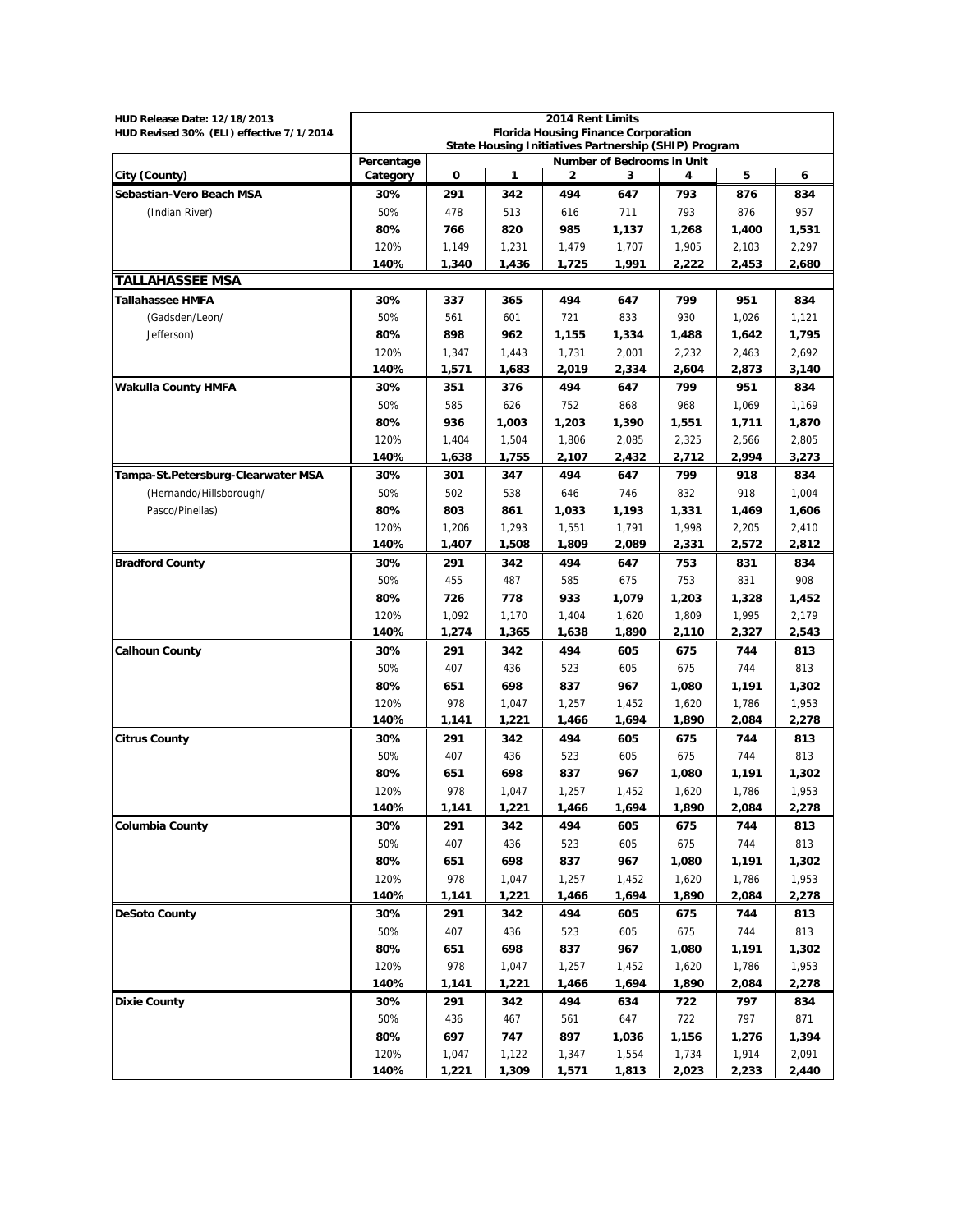| HUD Release Date: 12/18/2013             | 2014 Rent Limits                                                                          |       |              |                                            |       |       |       |       |
|------------------------------------------|-------------------------------------------------------------------------------------------|-------|--------------|--------------------------------------------|-------|-------|-------|-------|
| HUD Revised 30% (ELI) effective 7/1/2014 |                                                                                           |       |              | <b>Florida Housing Finance Corporation</b> |       |       |       |       |
|                                          | State Housing Initiatives Partnership (SHIP) Program<br><b>Number of Bedrooms in Unit</b> |       |              |                                            |       |       |       |       |
| City (County)                            | Percentage<br>Category                                                                    | 0     | $\mathbf{1}$ | 2                                          | 3     | 4     | 5     | 6     |
| <b>Franklin County</b>                   | 30%                                                                                       | 291   | 342          | 494                                        | 645   | 746   | 823   | 834   |
|                                          | 50%                                                                                       | 450   | 482          | 578                                        | 668   | 746   | 823   | 899   |
|                                          | 80%                                                                                       | 720   | 771          | 925                                        | 1,068 | 1,192 | 1,316 | 1,438 |
|                                          | 120%                                                                                      | 1,080 | 1,158        | 1,389                                      | 1,605 | 1,791 | 1,975 | 2,158 |
|                                          | 140%                                                                                      | 1,260 | 1,351        | 1,620                                      | 1,872 | 2,089 | 2,304 | 2,518 |
| <b>Glades County</b>                     | 30%                                                                                       | 291   | 342          | 494                                        | 605   | 675   | 744   | 813   |
|                                          | 50%                                                                                       | 407   | 436          | 523                                        | 605   | 675   | 744   | 813   |
|                                          | 80%                                                                                       | 651   | 698          | 837                                        | 967   | 1,080 | 1,191 | 1,302 |
|                                          | 120%                                                                                      | 978   | 1,047        | 1,257                                      | 1,452 | 1,620 | 1,786 | 1,953 |
|                                          | 140%                                                                                      | 1,141 | 1,221        | 1,466                                      | 1,694 | 1,890 | 2,084 | 2,278 |
| <b>Gulf County</b>                       | 30%                                                                                       | 291   | 342          | 494                                        | 640   | 733   | 810   | 834   |
|                                          | 50%                                                                                       | 443   | 475          | 570                                        | 658   | 733   | 810   | 885   |
|                                          | 80%                                                                                       | 708   | 759          | 911                                        | 1,053 | 1,175 | 1,296 | 1,417 |
|                                          | 120%                                                                                      | 1,065 | 1,140        | 1,368                                      | 1,579 | 1,761 | 1,944 | 2,125 |
|                                          | 140%                                                                                      | 1,242 | 1,330        | 1,596                                      | 1,842 | 2,054 | 2,268 | 2,479 |
| <b>Hamilton County</b>                   | 30%                                                                                       | 291   | 342          | 494                                        | 626   | 706   | 779   | 834   |
|                                          | 50%                                                                                       | 426   | 456          | 548                                        | 633   | 706   | 779   | 852   |
|                                          | 80%                                                                                       | 682   | 731          | 877                                        | 1,013 | 1,130 | 1,246 | 1,363 |
|                                          | 120%                                                                                      | 1,023 | 1,096        | 1,317                                      | 1,519 | 1,695 | 1,870 | 2,045 |
|                                          | 140%                                                                                      | 1,193 | 1,279        | 1,536                                      | 1,772 | 1,977 | 2,182 | 2,386 |
| <b>Hardee County</b>                     | 30%                                                                                       | 291   | 342          | 494                                        | 605   | 675   | 744   | 813   |
|                                          | 50%                                                                                       | 407   | 436          | 523                                        | 605   | 675   | 744   | 813   |
|                                          | 80%                                                                                       | 651   | 698          | 837                                        | 967   | 1,080 | 1,191 | 1,302 |
|                                          | 120%                                                                                      | 978   | 1,047        | 1,257                                      | 1,452 | 1,620 | 1,786 | 1,953 |
|                                          | 140%                                                                                      | 1,141 | 1,221        | 1,466                                      | 1,694 | 1,890 | 2,084 | 2,278 |
| <b>Hendry County</b>                     | 30%                                                                                       | 291   | 342          | 494                                        | 605   | 675   | 744   | 813   |
|                                          | 50%                                                                                       | 407   | 436          | 523                                        | 605   | 675   | 744   | 813   |
|                                          | 80%                                                                                       | 651   | 698          | 837                                        | 967   | 1,080 | 1,191 | 1,302 |
|                                          | 120%                                                                                      | 978   | 1,047        | 1,257                                      | 1,452 | 1,620 | 1,786 | 1,953 |
|                                          | 140%                                                                                      | 1,141 | 1,221        | 1,466                                      | 1,694 | 1,890 | 2,084 | 2,278 |
| <b>Highlands County</b>                  | 30%                                                                                       | 291   | 342          | 494                                        | 605   | 675   | 744   | 813   |
|                                          | 50%                                                                                       | 407   | 436          | 523                                        | 605   | 675   | 744   | 813   |
|                                          | 80%                                                                                       | 651   | 698          | 837                                        | 967   | 1,080 | 1,191 | 1,302 |
|                                          | 120%                                                                                      | 978   | 1,047        | 1,257                                      | 1,452 | 1,620 | 1,786 | 1,953 |
|                                          | 140%                                                                                      | 1,141 | 1,221        | 1,466                                      | 1,694 | 1,890 | 2,084 | 2,278 |
| <b>Holmes County</b>                     | 30%                                                                                       | 291   | 342          | 494                                        | 605   | 675   | 744   | 813   |
|                                          | 50%                                                                                       | 407   | 436          | 523                                        | 605   | 675   | 744   | 813   |
|                                          | 80%                                                                                       | 651   | 698          | 837                                        | 967   | 1,080 | 1,191 | 1,302 |
|                                          | 120%                                                                                      | 978   | 1,047        | 1,257                                      | 1,452 | 1,620 | 1,786 | 1,953 |
|                                          | 140%                                                                                      | 1,141 | 1,221        | 1,466                                      | 1,694 | 1,890 | 2,084 | 2,278 |
| <b>Jackson County</b>                    | 30%                                                                                       | 291   | 342          | 494                                        | 647   | 783   | 864   | 834   |
|                                          | 50%                                                                                       | 472   | 506          | 607                                        | 702   | 783   | 864   | 945   |
|                                          | 80%                                                                                       | 756   | 810          | 972                                        | 1,123 | 1,253 | 1,383 | 1,512 |
|                                          | 120%                                                                                      | 1,134 | 1,215        | 1,458                                      | 1,686 | 1,881 | 2,074 | 2,268 |
|                                          | 140%                                                                                      | 1,323 | 1,417        | 1,701                                      | 1,967 | 2,194 | 2,420 | 2,646 |
| <b>Lafayette County</b>                  | 30%                                                                                       | 301   | 347          | 494                                        | 647   | 799   | 914   | 834   |
|                                          | 50%                                                                                       | 500   | 535          | 642                                        | 742   | 828   | 914   | 999   |
|                                          | 80%                                                                                       | 800   | 856          | 1,027                                      | 1,187 | 1,325 | 1,461 | 1,597 |
|                                          | 120%                                                                                      | 1,200 | 1,285        | 1,542                                      | 1,782 | 1,989 | 2,194 | 2,398 |
|                                          | 140%                                                                                      | 1,400 | 1,499        | 1,799                                      | 2,079 | 2,320 | 2,560 | 2,797 |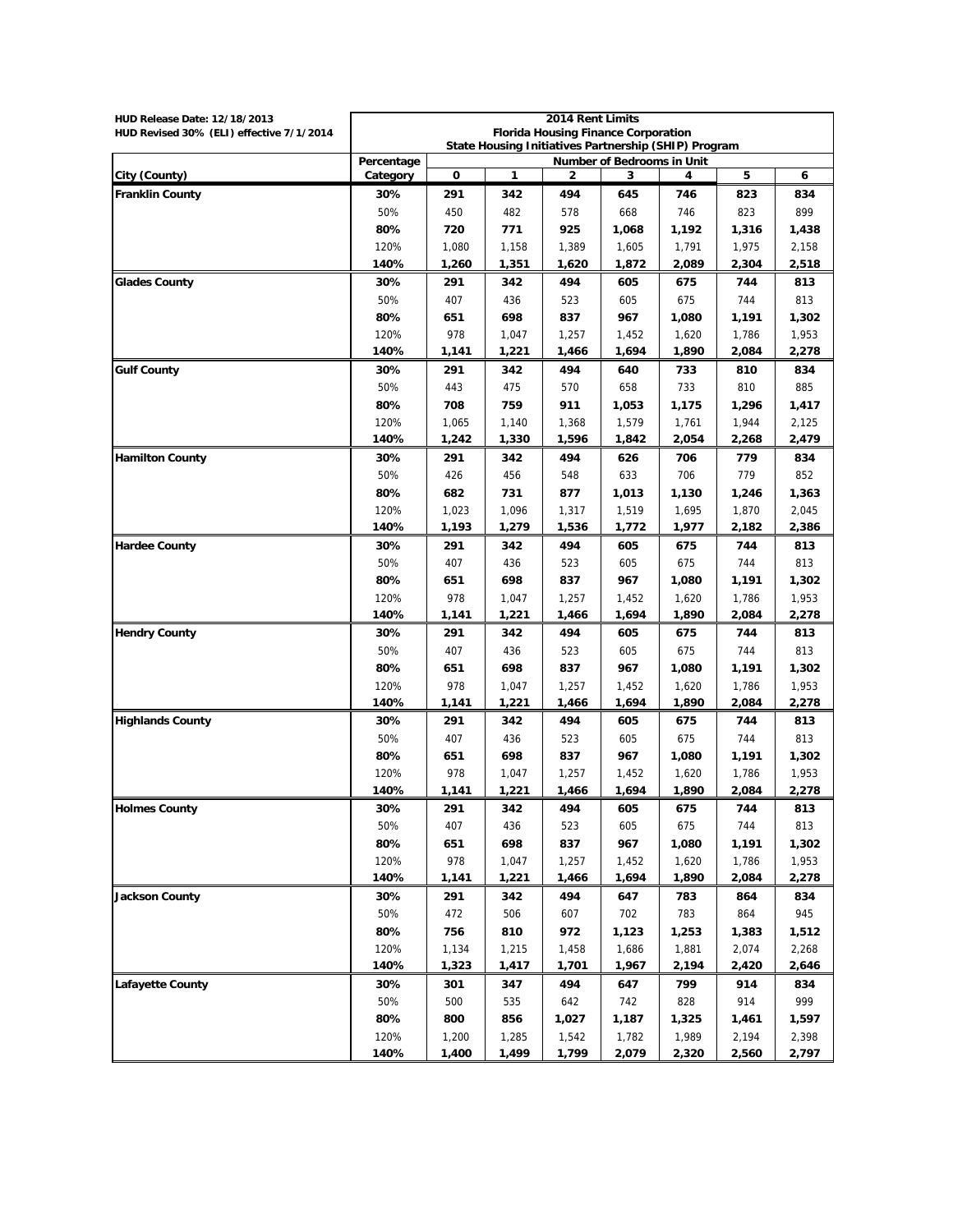| HUD Release Date: 12/18/2013             | 2014 Rent Limits                                                                                 |       |              |                                            |                |                |                |                |
|------------------------------------------|--------------------------------------------------------------------------------------------------|-------|--------------|--------------------------------------------|----------------|----------------|----------------|----------------|
| HUD Revised 30% (ELI) effective 7/1/2014 |                                                                                                  |       |              | <b>Florida Housing Finance Corporation</b> |                |                |                |                |
|                                          | State Housing Initiatives Partnership (SHIP) Program<br>Percentage<br>Number of Bedrooms in Unit |       |              |                                            |                |                |                |                |
| City (County)                            | Category                                                                                         | 0     | $\mathbf{1}$ | 2                                          | 3              | 4              | 5              | 6              |
| <b>Levy County</b>                       | 30%                                                                                              | 291   | 342          | 494                                        | 605            | 675            | 744            | 813            |
|                                          | 50%                                                                                              | 407   | 436          | 523                                        | 605            | 675            | 744            | 813            |
|                                          | 80%                                                                                              | 651   | 698          | 837                                        | 967            | 1,080          | 1,191          | 1,302          |
|                                          | 120%                                                                                             | 978   | 1,047        |                                            |                |                |                |                |
|                                          | 140%                                                                                             | 1,141 | 1,221        | 1,257<br>1,466                             | 1,452<br>1,694 | 1,620<br>1,890 | 1,786<br>2.084 | 1,953<br>2,278 |
| <b>Liberty County</b>                    | 30%                                                                                              | 291   | 342          | 494                                        | 647            | 777            | 858            | 834            |
|                                          | 50%                                                                                              | 470   | 503          | 603                                        | 696            | 777            | 858            | 938            |
|                                          | 80%                                                                                              | 751   | 805          | 966                                        | 1,115          | 1,245          | 1,373          | 1,501          |
|                                          | 120%                                                                                             | 1,128 | 1,207        | 1,449                                      | 1,672          | 1,866          | 2,059          | 2,251          |
|                                          | 140%                                                                                             | 1,316 | 1,408        | 1,690                                      | 1,951          | 2,177          | 2,402          | 2,626          |
| <b>Madison County</b>                    | 30%                                                                                              | 291   | 342          | 494                                        | 605            | 675            | 744            | 813            |
|                                          | 50%                                                                                              | 407   | 436          | 523                                        | 605            | 675            | 744            | 813            |
|                                          | 80%                                                                                              | 651   | 698          | 837                                        | 967            | 1,080          | 1,191          | 1,302          |
|                                          | 120%                                                                                             | 978   | 1,047        | 1,257                                      | 1,452          | 1,620          | 1,786          | 1,953          |
|                                          | 140%                                                                                             | 1,141 | 1,221        | 1,466                                      | 1,694          | 1,890          | 2,084          | 2,278          |
| <b>Monroe County</b>                     | 30%                                                                                              | 432   | 463          | 556                                        | 657            | 799            | 951            | 864            |
|                                          | 50%                                                                                              | 721   | 773          | 927                                        | 1,071          | 1,195          | 1,318          | 1,442          |
|                                          | 80%                                                                                              | 1,153 | 1,236        | 1,483                                      | 1,713          | 1,911          | 2,109          | 2,306          |
|                                          | 120%                                                                                             | 1,731 | 1,855        | 2,226                                      | 2,571          | 2,868          | 3,165          | 3,460          |
|                                          | 140%                                                                                             | 2,019 | 2,164        | 2,597                                      | 2,999          | 3,346          | 3,692          | 4,037          |
| <b>Okeechobee County</b>                 | 30%                                                                                              | 291   | 342          | 494                                        | 616            | 687            | 758            | 829            |
|                                          | 50%                                                                                              | 415   | 445          | 533                                        | 616            | 687            | 758            | 829            |
|                                          | 80%                                                                                              | 663   | 711          | 853                                        | 985            | 1,100          | 1,213          | 1,326          |
|                                          | 120%                                                                                             | 996   | 1,068        | 1,281                                      | 1,479          | 1,650          | 1,821          | 1,990          |
|                                          | 140%                                                                                             | 1,162 | 1,246        | 1,494                                      | 1,725          | 1,925          | 2,124          | 2,322          |
| <b>Putnam County</b>                     | 30%                                                                                              | 291   | 342          | 494                                        | 605            | 675            | 744            | 813            |
|                                          | 50%                                                                                              | 407   | 436          | 523                                        | 605            | 675            | 744            | 813            |
|                                          | 80%                                                                                              | 651   | 698          | 837                                        | 967            | 1,080          | 1,191          | 1,302          |
|                                          | 120%                                                                                             | 978   | 1,047        | 1,257                                      | 1,452          | 1,620          | 1,786          | 1,953          |
|                                          | 140%                                                                                             | 1,141 | 1,221        | 1,466                                      | 1,694          | 1,890          | 2,084          | 2,278          |
| <b>Sumter County</b>                     | 30%                                                                                              | 292   | 342          | 494                                        | 647            | 799            | 890            | 834            |
|                                          | 50%                                                                                              | 487   | 521          | 626                                        | 723            | 806            | 890            | 973            |
|                                          | 80%                                                                                              | 778   | 834          | 1,001                                      | 1,157          | 1,291          | 1,424          | 1,557          |
|                                          | 120%                                                                                             | 1,170 | 1,252        | 1,503                                      | 1,735          | 1,935          | 2,136          | 2,335          |
|                                          | 140%                                                                                             | 1,365 | 1,461        | 1,753                                      | 2,024          | 2,257          | 2,492          | 2,724          |
| <b>Suwannee County</b>                   | 30%                                                                                              | 291   | 342          | 494                                        | 605            | 675            | 744            | 813            |
|                                          | 50%                                                                                              | 407   | 436          | 523                                        | 605            | 675            | 744            | 813            |
|                                          | 80%                                                                                              | 651   | 698          | 837                                        | 967            | 1,080          | 1,191          | 1,302          |
|                                          | 120%                                                                                             | 978   | 1,047        | 1,257                                      | 1,452          | 1,620          | 1,786          | 1,953          |
|                                          | 140%                                                                                             | 1,141 | 1,221        | 1,466                                      | 1,694          | 1,890          | 2,084          | 2,278          |
| <b>Taylor County</b>                     | 30%                                                                                              | 291   | 342          | 494                                        | 635            | 725            | 800            | 834            |
|                                          | 50%                                                                                              | 437   | 468          | 562                                        | 650            | 725            | 800            | 875            |
|                                          | 80%                                                                                              | 700   | 750          | 900                                        | 1,040          | 1,160          | 1,280          | 1,400          |
|                                          | 120%                                                                                             | 1,050 | 1,125        | 1,350                                      | 1,560          | 1,740          | 1,920          | 2,100          |
|                                          | 140%                                                                                             | 1,225 | 1,312        | 1,575                                      | 1,820          | 2,030          | 2,240          | 2,450          |
| <b>Union County</b>                      | 30%                                                                                              | 301   | 347          | 494                                        | 647            | 799            | 917            | 834            |
|                                          | 50%                                                                                              | 502   | 538          | 645                                        | 745            | 831            | 917            | 1,002          |
|                                          | 80%                                                                                              | 802   | 860          | 1,032                                      | 1,192          | 1,330          | 1,468          | 1,604          |
|                                          | 120%                                                                                             | 1,206 | 1,291        | 1,548                                      | 1,788          | 1,995          | 2,202          | 2,406          |
|                                          | 140%                                                                                             | 1,407 | 1,506        | 1,806                                      | 2,086          | 2,327          | 2,569          | 2,807          |